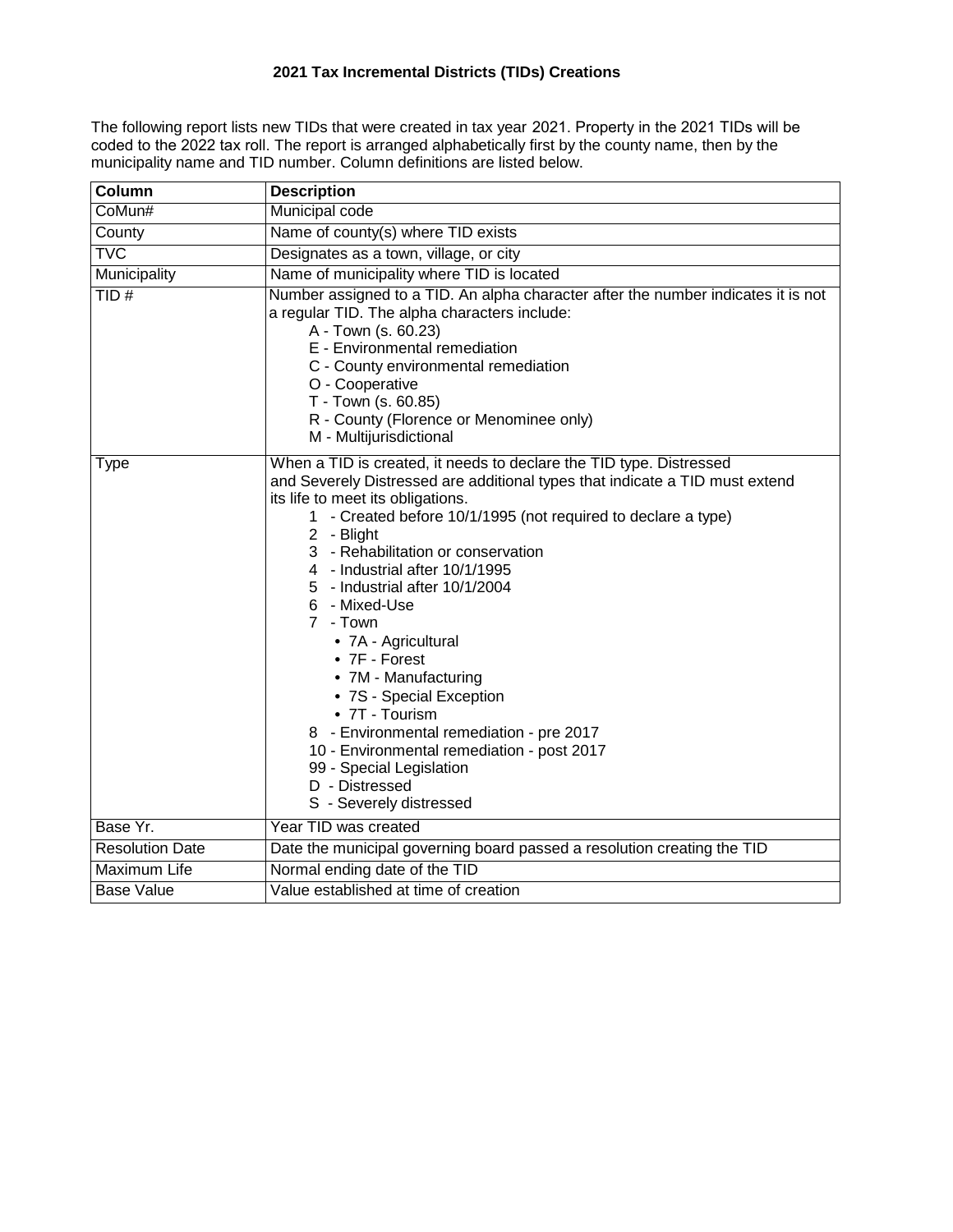| CoMun # | <b>County</b>     | <b>TVC</b>        | <b>Municipality</b>      | TID# | <b>Type</b>    | Base Yr. | <b>Resolution Date</b> | <b>Maximum Life</b> | <b>Base Value</b> |
|---------|-------------------|-------------------|--------------------------|------|----------------|----------|------------------------|---------------------|-------------------|
| 03276   | <b>BARRON</b>     | <b>CITY OF</b>    | <b>RICE LAKE</b>         | 006  | 6              | 2021     | 03/23/2021             | 03/23/2042          | 12,109,900        |
| 05216   | <b>BROWN</b>      | <b>CITY OF</b>    | DE PERE                  | 017  | 6              | 2021     | 03/16/2021             | 03/16/2042          | 0                 |
| 05116   | <b>BROWN</b>      | <b>VILLAGE OF</b> | <b>DENMARK</b>           | 002  | 6              | 2021     | 03/01/2021             | 03/01/2042          | 9,372,500         |
| 07131   | <b>BURNETT</b>    | <b>VILLAGE OF</b> | <b>GRANTSBURG</b>        | 006  | 6              | 2021     | 07/12/2021             | 07/12/2041          | 3,908,600         |
| 07181   | <b>BURNETT</b>    | <b>VILLAGE OF</b> | <b>SIREN</b>             | 003  | 6              | 2021     | 09/02/2021             | 09/02/2041          | 588,100           |
| 10261   | <b>CLARK</b>      | <b>CITY OF</b>    | <b>NEILLSVILLE</b>       | 004  | 6              | 2021     | 09/14/2021             | 09/14/2041          | 6,430,400         |
| 11211   | <b>COLUMBIA</b>   | <b>CITY OF</b>    | <b>COLUMBUS</b>          | 006  | 3              | 2021     | 06/08/2021             | 06/08/2048          | 14,592,500        |
| 11171   | <b>COLUMBIA</b>   | <b>VILLAGE OF</b> | PARDEEVILLE              | 002  | 6              | 2021     | 08/17/2021             | 08/17/2041          | 12,030,100        |
| 12271   | <b>CRAWFORD</b>   | <b>CITY OF</b>    | PRAIRIE DU CHIEN         | 008  | $\overline{c}$ | 2021     | 03/02/2021             | 03/02/2049          | 1,873,900         |
| 12271   | <b>CRAWFORD</b>   | <b>CITY OF</b>    | PRAIRIE DU CHIEN         | 009  | 5              | 2021     | 03/02/2021             | 03/02/2042          | 6,175,100         |
| 13117   | <b>DANE</b>       | <b>VILLAGE OF</b> | <b>DEERFIELD</b>         | 007  | 6              | 2021     | 07/12/2021             | 07/12/2041          | 2,318,500         |
| 13251   | <b>DANE</b>       | <b>CITY OF</b>    | <b>MADISON</b>           | 048  | $6\phantom{1}$ | 2021     | 07/20/2021             | 07/20/2041          | 240,896,200       |
| 14251   | <b>DODGE</b>      | <b>CITY OF</b>    | <b>MAYVILLE</b>          | 006  | 6              | 2021     | 04/12/2021             | 04/12/2042          | 21,761,900        |
| 15281   | <b>DOOR</b>       | <b>CITY OF</b>    | <b>STURGEON BAY</b>      | 005  | 6              | 2021     | 09/07/2021             | 09/07/2041          | $\mathbf 0$       |
| 16281   | <b>DOUGLAS</b>    | <b>CITY OF</b>    | <b>SUPERIOR</b>          | 016  | 6              | 2021     | 06/15/2021             | 06/15/2041          | 1,954,500         |
| 16281   | <b>DOUGLAS</b>    | <b>CITY OF</b>    | <b>SUPERIOR</b>          | 017  | $\overline{2}$ | 2021     | 06/15/2021             | 06/15/2048          | $\mathbf 0$       |
| 17111   | <b>DUNN</b>       | <b>VILLAGE OF</b> | <b>COLFAX</b>            | 005  | 6              | 2021     | 09/13/2021             | 09/13/2041          | 4,862,100         |
| 17121   | <b>DUNN</b>       | <b>VILLAGE OF</b> | <b>ELK MOUND</b>         | 002  | 6              | 2021     | 05/03/2021             | 05/03/2042          | 4,512,200         |
| 18221   | <b>EAU CLAIRE</b> | <b>CITY OF</b>    | <b>EAU CLAIRE</b>        | 014  | 6              | 2021     | 04/27/2021             | 04/27/2042          | 1,935,400         |
| 22246   | <b>GRANT</b>      | <b>CITY OF</b>    | <b>LANCASTER</b>         | 007  | $6\phantom{1}$ | 2021     | 09/20/2021             | 09/20/2041          | 2,520,100         |
| 22172   | <b>GRANT</b>      | <b>VILLAGE OF</b> | <b>POTOSI</b>            | 001  | 6              | 2021     | 08/09/2021             | 08/09/2041          | 3,793,300         |
| 23206   | <b>GREEN</b>      | <b>CITY OF</b>    | <b>BRODHEAD</b>          | 008  | 6              | 2021     | 07/19/2021             | 07/19/2041          | 3,596,500         |
| 23251   | <b>GREEN</b>      | <b>CITY OF</b>    | <b>MONROE</b>            | 011  | 6              | 2021     | 09/07/2021             | 09/07/2041          | 24,534,400        |
| 24231   | <b>GREEN LAKE</b> | <b>CITY OF</b>    | <b>GREEN LAKE</b>        | 006  | 3              | 2021     | 09/13/2021             | 09/13/2048          | 628,700           |
| 27206   | <b>JACKSON</b>    | <b>CITY OF</b>    | <b>BLACK RIVER FALLS</b> | 008  | 6              | 2021     | 09/29/2021             | 09/29/2041          | 338,600           |
| 28141   | <b>JEFFERSON</b>  | <b>VILLAGE OF</b> | JOHNSON CREEK            | 004  | 6              | 2021     | 07/12/2021             | 07/12/2041          | 14,106,800        |
| 28246   | <b>JEFFERSON</b>  | <b>CITY OF</b>    | <b>LAKE MILLS</b>        | 008  | $\overline{c}$ | 2021     | 11/17/2020             | 11/17/2048          | 23,060,500        |
| 28291   | <b>JEFFERSON</b>  | <b>CITY OF</b>    | <b>WATERTOWN</b>         | 008  | 3              | 2021     | 03/16/2021             | 03/16/2049          | 15,938,900        |
| 28292   | <b>JEFFERSON</b>  | <b>CITY OF</b>    | <b>WHITEWATER</b>        | 010  | $6\phantom{1}$ | 2021     | 08/03/2021             | 08/03/2041          | 4,876,300         |
| 28292   | <b>JEFFERSON</b>  | <b>CITY OF</b>    | <b>WHITEWATER</b>        | 014  | $\,6$          | 2021     | 08/03/2021             | 08/03/2041          | 22,919,700        |
| 30241   | <b>KENOSHA</b>    | <b>CITY OF</b>    | <b>KENOSHA</b>           | 032  | $\overline{2}$ | 2021     | 09/08/2021             | 09/08/2048          | 9,669,200         |
| 30241   | <b>KENOSHA</b>    | <b>CITY OF</b>    | <b>KENOSHA</b>           | 033  | $\overline{2}$ | 2021     | 09/08/2021             | 09/08/2048          | 3,715,600         |
| 30174   | <b>KENOSHA</b>    | <b>VILLAGE OF</b> | PLEASANT PRAIRIE         | 008  | $\,6$          | 2021     | 02/01/2021             | 02/01/2042          | 12,458,700        |
| 34191   | LANGLADE          | <b>VILLAGE OF</b> | <b>WHITE LAKE</b>        | 002  | 6              | 2021     | 09/14/2021             | 09/14/2041          | 2,332,900         |
| 35251   | <b>LINCOLN</b>    | <b>CITY OF</b>    | <b>MERRILL</b>           | 013  | 5              | 2021     | 02/09/2021             | 02/09/2042          | 68,100            |
| 35251   | <b>LINCOLN</b>    | <b>CITY OF</b>    | <b>MERRILL</b>           | 014  | $\overline{2}$ | 2021     | 06/08/2021             | 06/08/2048          | 263,000           |
| 36286   | <b>MANITOWOC</b>  | <b>CITY OF</b>    | <b>TWO RIVERS</b>        | 014  | 5              | 2021     | 05/17/2021             | 05/17/2041          | 7,570,200         |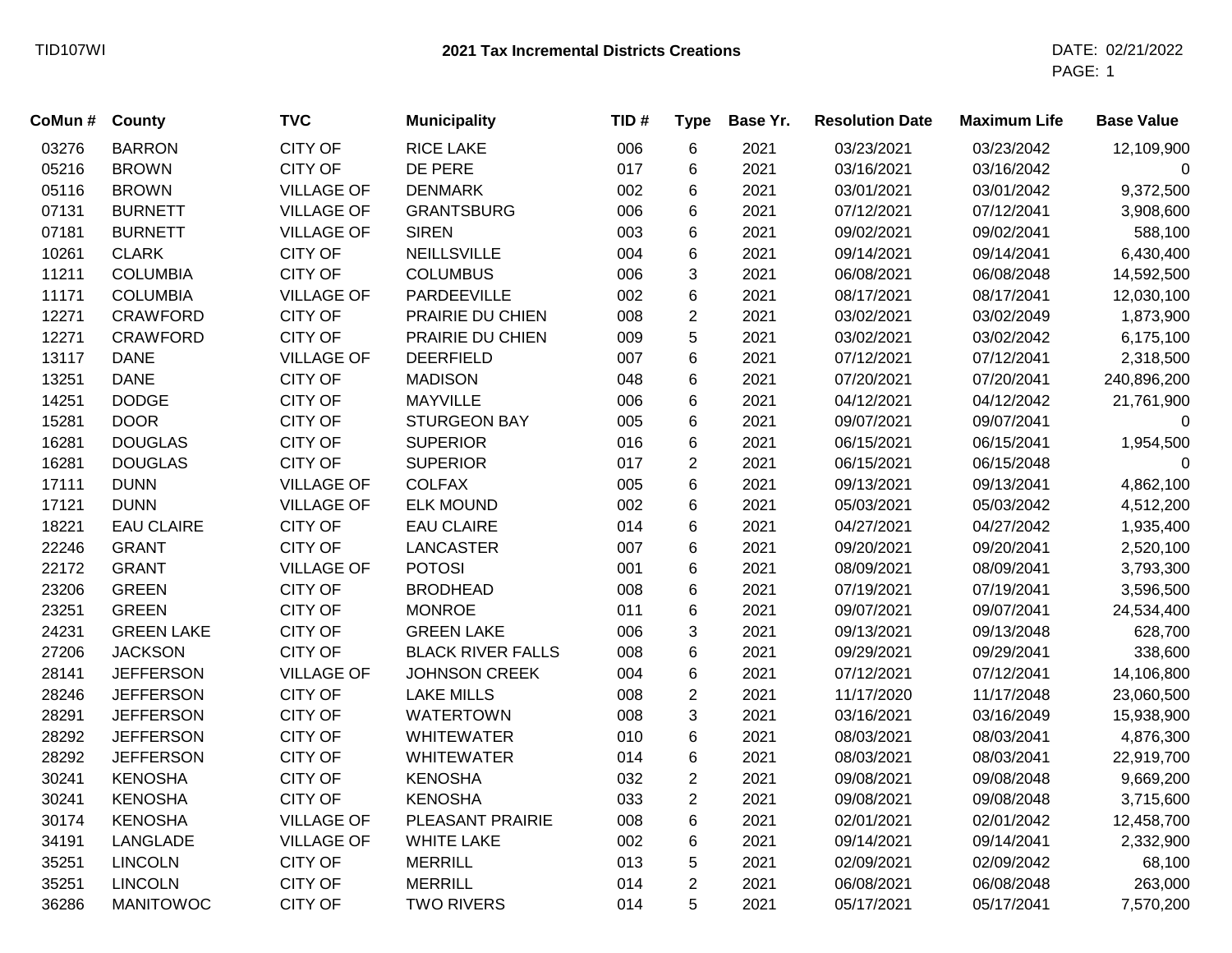| CoMun # | County           | <b>TVC</b>        | <b>Municipality</b> | TID# | <b>Type</b>    | Base Yr. | <b>Resolution Date</b> | <b>Maximum Life</b> | <b>Base Value</b> |
|---------|------------------|-------------------|---------------------|------|----------------|----------|------------------------|---------------------|-------------------|
| 36286   | <b>MANITOWOC</b> | <b>CITY OF</b>    | <b>TWO RIVERS</b>   | 015  | $\overline{c}$ | 2021     | 07/19/2021             | 07/19/2048          | 80,400            |
| 36286   | <b>MANITOWOC</b> | <b>CITY OF</b>    | <b>TWO RIVERS</b>   | 016  | $\overline{2}$ | 2021     | 09/27/2021             | 09/27/2048          | 231,200           |
| 37211   | <b>MARATHON</b>  | <b>CITY OF</b>    | <b>COLBY</b>        | 003  | 6              | 2021     | 01/05/2021             | 01/05/2042          | 1,335,200         |
| 37281   | <b>MARATHON</b>  | <b>CITY OF</b>    | <b>SCHOFIELD</b>    | 005  | $\overline{2}$ | 2021     | 07/13/2021             | 07/13/2048          | 935,200           |
| 40211   | <b>MILWAUKEE</b> | <b>CITY OF</b>    | <b>CUDAHY</b>       | 005  | 3              | 2021     | 09/21/2021             | 09/21/2048          | 46,871,100        |
| 40236   | <b>MILWAUKEE</b> | <b>CITY OF</b>    | <b>GREENFIELD</b>   | 008  | $\overline{2}$ | 2021     | 05/04/2021             | 05/04/2049          | 6,547,700         |
| 40251   | <b>MILWAUKEE</b> | <b>CITY OF</b>    | <b>MILWAUKEE</b>    | 107  | 3              | 2021     | 02/09/2021             | 02/09/2049          | 0                 |
| 40251   | <b>MILWAUKEE</b> | <b>CITY OF</b>    | <b>MILWAUKEE</b>    | 108  | 3              | 2021     | 05/04/2021             | 05/04/2049          | 4,416,500         |
| 40176   | <b>MILWAUKEE</b> | <b>VILLAGE OF</b> | <b>RIVER HILLS</b>  | 001  | 3              | 2021     | 10/21/2020             | 10/21/2048          | 0                 |
| 41286   | <b>MONROE</b>    | <b>CITY OF</b>    | <b>TOMAH</b>        | 011  | 6              | 2021     | 09/21/2021             | 09/21/2041          | 3,045,300         |
| 44241   | <b>OUTAGAMIE</b> | <b>CITY OF</b>    | <b>KAUKAUNA</b>     | 011  | 5              | 2021     | 09/07/2021             | 09/07/2041          | 15,177,700        |
| 45126   | <b>OZAUKEE</b>   | <b>VILLAGE OF</b> | <b>FREDONIA</b>     | 003  | 5              | 2021     | 07/15/2021             | 07/15/2041          | 2,892,000         |
| 46171   | <b>PEPIN</b>     | <b>VILLAGE OF</b> | <b>PEPIN</b>        | 004  | $\overline{2}$ | 2021     | 07/12/2021             | 07/12/2048          | 1,475,600         |
| 46171   | <b>PEPIN</b>     | <b>VILLAGE OF</b> | <b>PEPIN</b>        | 005  | $\overline{2}$ | 2021     | 07/12/2021             | 07/12/2048          | 1,938,000         |
| 46171   | <b>PEPIN</b>     | <b>VILLAGE OF</b> | <b>PEPIN</b>        | 006  | $\overline{2}$ | 2021     | 07/12/2021             | 07/12/2048          | 1,642,000         |
| 46171   | <b>PEPIN</b>     | <b>VILLAGE OF</b> | <b>PEPIN</b>        | 007  | $\overline{2}$ | 2021     | 07/12/2021             | 07/12/2048          | 1,947,200         |
| 47276   | <b>PIERCE</b>    | <b>CITY OF</b>    | <b>RIVER FALLS</b>  | 018  | $\overline{2}$ | 2021     | 08/24/2021             | 08/24/2048          | 538,400           |
| 51151   | <b>RACINE</b>    | <b>VILLAGE OF</b> | MOUNT PLEASANT      | 006  | 6              | 2021     | 03/22/2021             | 03/22/2042          | 113,500           |
| 51276   | <b>RACINE</b>    | <b>CITY OF</b>    | <b>RACINE</b>       | 026  | 3              | 2021     | 05/04/2021             | 05/04/2049          | 3,612,000         |
| 51276   | <b>RACINE</b>    | <b>CITY OF</b>    | <b>RACINE</b>       | 027  | 3              | 2021     | 09/21/2021             | 09/21/2048          | 246,073,100       |
| 51276   | <b>RACINE</b>    | <b>CITY OF</b>    | <b>RACINE</b>       | 028  | 3              | 2021     | 09/21/2021             | 09/21/2048          | 112,560,500       |
| 51186   | <b>RACINE</b>    | <b>VILLAGE OF</b> | <b>UNION GROVE</b>  | 007  | 6              | 2021     | 03/01/2021             | 03/01/2042          | 36,328,100        |
| 53221   | <b>ROCK</b>      | <b>CITY OF</b>    | <b>EDGERTON</b>     | 009  | 6              | 2021     | 04/05/2021             | 04/05/2042          | 10,744,000        |
| 53257   | <b>ROCK</b>      | <b>CITY OF</b>    | <b>MILTON</b>       | 011  | 5              | 2021     | 12/17/2020             | 12/17/2041          | 8,376,900         |
| 54246   | <b>RUSK</b>      | <b>CITY OF</b>    | <b>LADYSMITH</b>    | 013  | 6              | 2021     | 09/27/2021             | 09/27/2041          | 97,500            |
| 54246   | <b>RUSK</b>      | <b>CITY OF</b>    | <b>LADYSMITH</b>    | 014  | 6              | 2021     | 09/27/2021             | 09/27/2041          | 2,002,800         |
| 54246   | <b>RUSK</b>      | <b>CITY OF</b>    | <b>LADYSMITH</b>    | 015  | 3              | 2021     | 09/27/2021             | 09/27/2048          | 50,200            |
| 54246   | <b>RUSK</b>      | <b>CITY OF</b>    | <b>LADYSMITH</b>    | 016  | 3              | 2021     | 09/27/2021             | 09/27/2048          | 0                 |
| 56206   | <b>SAUK</b>      | <b>CITY OF</b>    | <b>BARABOO</b>      | 012  | 6              | 2021     | 06/08/2021             | 06/08/2041          | 17,242,400        |
| 56276   | <b>SAUK</b>      | <b>CITY OF</b>    | <b>REEDSBURG</b>    | 010  | $\overline{2}$ | 2021     | 09/27/2021             | 09/27/2048          | 5,749,200         |
| 59176   | <b>SHEBOYGAN</b> | <b>VILLAGE OF</b> | <b>RANDOM LAKE</b>  | 004  | 6              | 2021     | 04/05/2021             | 04/05/2042          | 9,066,800         |
| 55276   | <b>ST CROIX</b>  | <b>CITY OF</b>    | <b>RIVER FALLS</b>  | 017  | $\overline{2}$ | 2021     | 03/23/2021             | 03/23/2049          | 2,499,000         |
| 64181   | <b>WALWORTH</b>  | <b>VILLAGE OF</b> | <b>SHARON</b>       | 005  | 5              | 2021     | 09/14/2021             | 09/14/2041          | 1,317,500         |
| 64291   | <b>WALWORTH</b>  | <b>CITY OF</b>    | <b>WHITEWATER</b>   | 010  | 6              | 2021     | 08/03/2021             | 08/03/2041          | 46,380,200        |
| 64291   | <b>WALWORTH</b>  | <b>CITY OF</b>    | <b>WHITEWATER</b>   | 011  | 6              | 2021     | 08/03/2021             | 08/03/2041          | 4,603,000         |
| 64291   | <b>WALWORTH</b>  | <b>CITY OF</b>    | <b>WHITEWATER</b>   | 012  | 3              | 2021     | 08/03/2021             | 08/03/2048          | 19,817,700        |
| 64291   | WALWORTH         | <b>CITY OF</b>    | <b>WHITEWATER</b>   | 013  | 6              | 2021     | 08/03/2021             | 08/03/2041          | 7,583,900         |